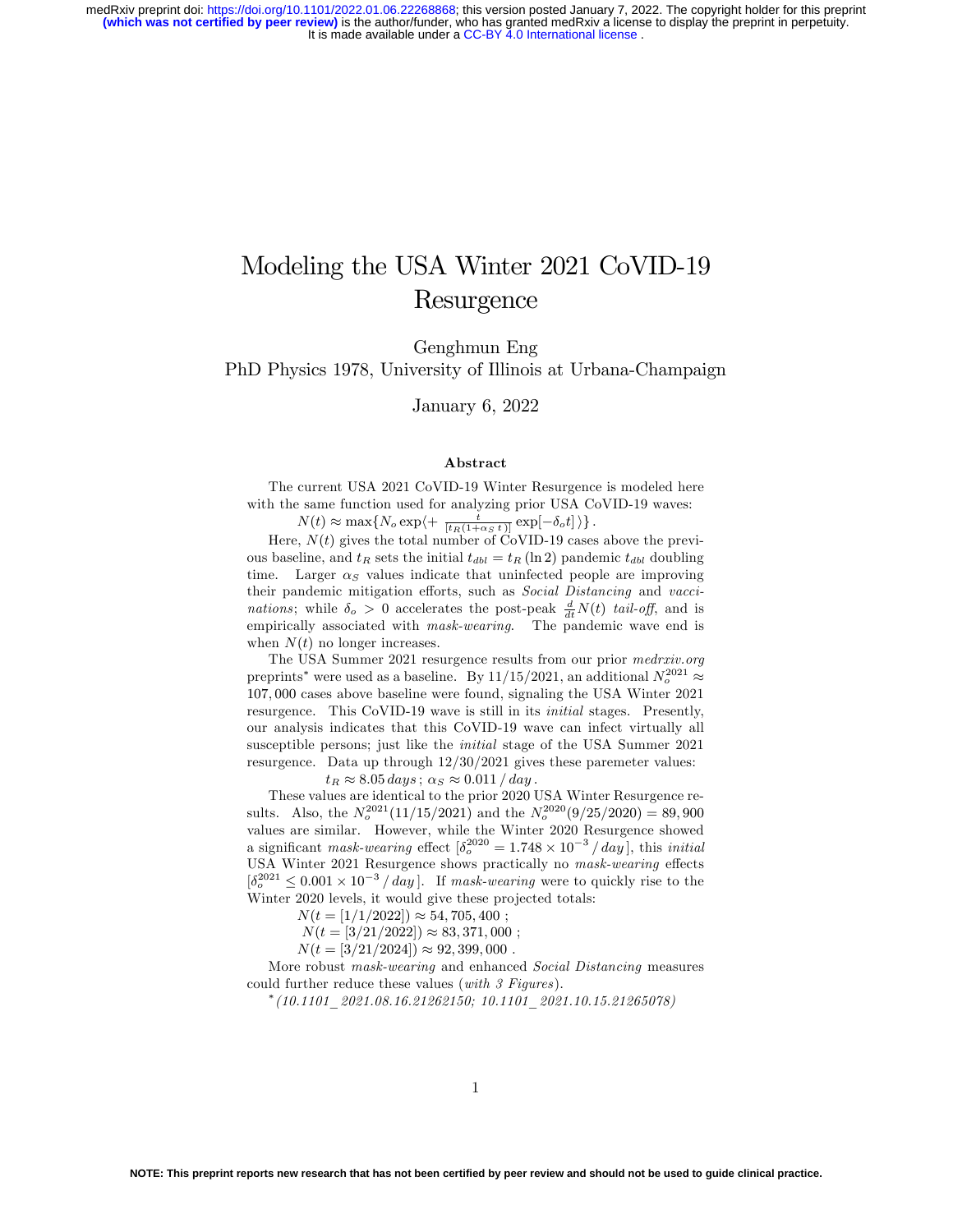#### 1 Introduction

Each new USA CoVID-19 wave usually starts with a sharp rise in the total number  $N(t)$  of new cases. The time evolution for each of these waves has been successfully modeled<sup>1-6</sup> using this basic function for  $N(t)$ :

 $N(t) \approx \max\{N_o \exp\left(+\frac{t}{[t_R(1+\alpha_S t)]}\exp[-\delta_o t]\right\}.$  [1.1]

Equation [1.1] represents the USA Winter 2021 CoVID-19 Resurgence cases above a baseline that is set by the USA Summer 2021 Resurgence from our prior *medrxiv.org* preprints<sup>5-6</sup>. The standard **SEIR** (Susceptible, Exposed, Infected, and Recovered or Removed) epidemiology models all start with an

exponential growth  $(R_o > 1)$  or decay  $(R_o < 1)$ :<br>  $\frac{d}{dt}N(t) = + K_R (R_o - 1) N(t) = [1/t_R] N(t),$  [1.2a]

$$
N(t) = N_o \exp[+t / t_R], \qquad [1.2b]
$$

 $t_{dbl} = t_R (\ln 2),$  [1.2c]

where  $t_R > 0$  sets the initial growth rate, and  $t_{dbl}$  sets the initial  $N(t)$ doubling-time. Virtually all **SEIR** models are *local* models, with  $R_o$  representing the average number of people who will become infected by an ailing person during the course of their illness.

Given a total population of  $N_{ALL}$ , the uninfected population  $U(t)$  is:

 $U(t) = [N_{ALL} - N(t)].$  [1.3] Using Eq. [1.1] implicitly assumes that  $N(t) \ll N_{ALL}$  for all times of interest, so that pandemic saturation effects can be ignored. In general,  $SEIR$ models do not explicitly consider what the  $U(t)$  uninfected population may be doing in response to the pandemic, prior to becoming infected. In contrast, Eq. [1.1] was developed as a non-local extension of SEIR models, to explicitly take into account what the uninfected population, as a whole, is doing to mitigate pandemic spread.

Since Eq. [1.1] is empirically based, it does not predict when each new CoVID-19 wave will start, or what biological and social circumstances are causing the new wave. As a result, the  $t = 0$  point for each wave is usually set by when the resurgence is first easily identified, with  $N(t = 0) = N<sub>o</sub>$  being the number of cases above baseline at that time. But once the CoVID-19 wave becomes established, Eq. [1.1] appears to successfully predict its time evolution.

As given in our prior preprints<sup>1-6</sup>, the parameter  $\alpha_S$  measures the combined effect of virtually all large-scale pandemic mitigation efforts. These include Social Distancing requirements, such as minimum separation distances and decreased allowable occupancy; along with lockdowns, "stay at home" orders, school closures, and restrictions on business operations; as well as the impact of large-scale vaccination efforts. The  $\delta_o > 0$  parameter accelerates the post-peak  $\frac{d}{dt}N(t)$  tail-off, and our prior work<sup>3-6</sup> shows that it is empirically associated with mask-wearing.

The calculated end for each pandemic wave occurs when  $N(t)$  in Eq. [1.1] for the total number of cases first stops increasing, which makes the final stages of calculated post-peak  $\frac{d}{dt}N(t)$  tail-off inaccurate. However, the pandemic wave is substantially over by then, assuming that no follow-on resurgence occurs.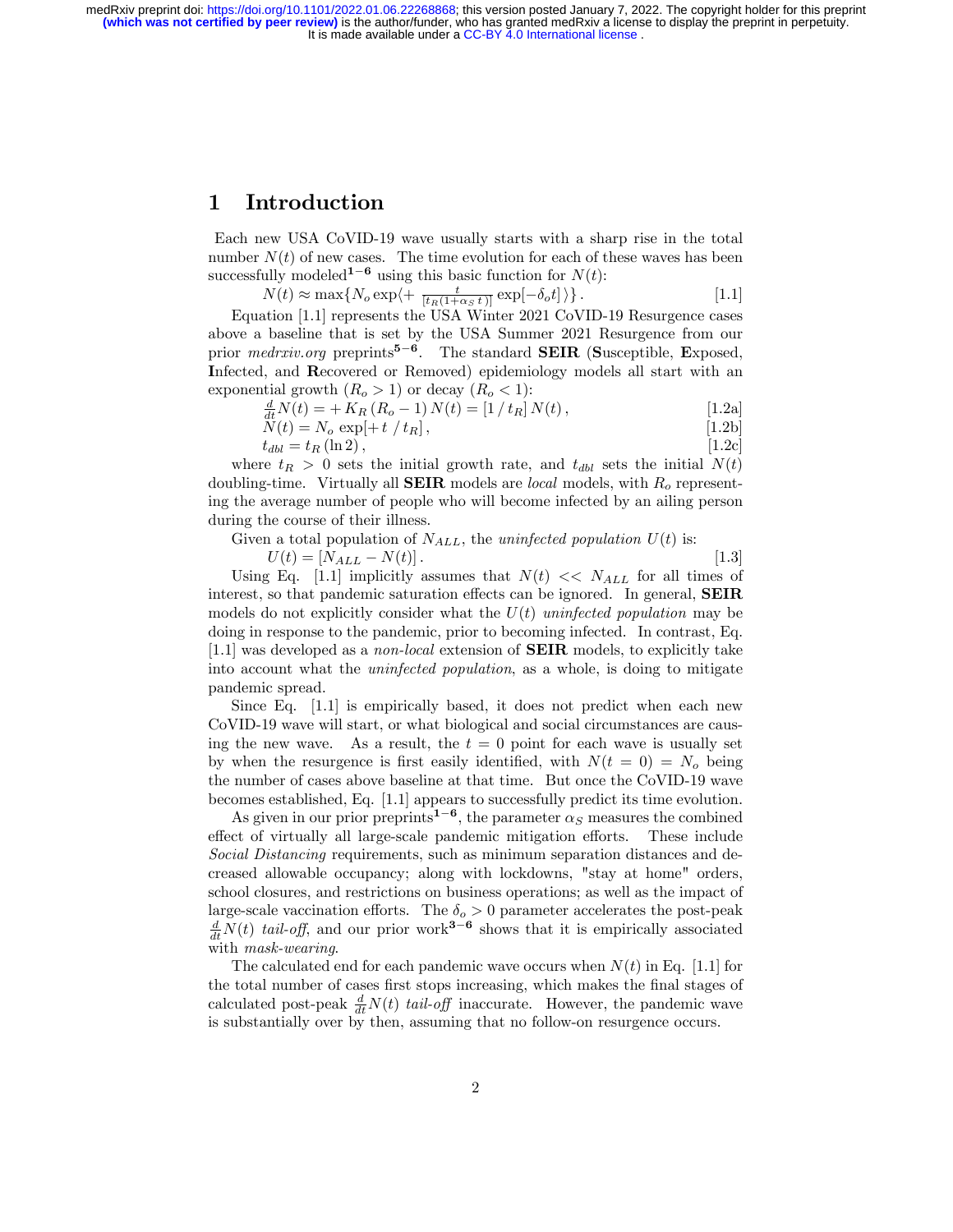#### 2 The USA Winter 2021 Resurgence

Our CoVID-19 modeling using the same few parameters has been successful at predicting the time evolution of each prior USA CoVID-19 wave<sup>1-6</sup>. This result shows that the **response** of the  $U(t)$  uninfected population was similar for each wave, even if different dominating factors drove each new resurgence.

Deviations of ~107; 000 extra cases above the USA Summer 2021 baseline were observed by  $11/15/2021$ . Thus, the USA is now in the *initial* stages of a Winter 2021 resurgence, as shown in Figure 1. Our calculations indicate that this CoVID-19 wave presently can infect virtually all susceptible people; a result that is similar to the *initial* stage of the USA Summer  $2021$  wave<sup>5</sup>.

In addition, two of the three Eq. [1.1] parameter values, as determined using the data up through 12/30/2021, were found to be identical to the 2020 USA Winter Resurgence values as follows:

$$
t_R \approx 8.05 \, days;
$$
 [2.1a]  
\n
$$
\alpha_S \approx 0.011 / \, days.
$$
 [2.1b]

Both CoVID-19 Winter Resurgences also have similar  $N<sub>o</sub>$  values:

$$
N_o(\text{Winter 2020, 9/25/2020)} = 89,900;
$$
 [2.2a]

$$
N_o(\text{Winter 2021, 11/15/2021}) = 107,000;
$$
 [2.2b]

indicating that both waves started similarly. However, the Winter 2020 Resurgence was associated with a non-negligible amount of mask-wearing, as measured by  $\delta_o$  in Eq. [1.1]. In contrast, this *initial* stage of the USA Winter  $2021$  wave is associated with having virtually no *mask-wearing* effects:

$$
\delta_o(\text{Winter 2020}) = 1.748 \times 10^{-3} / day; \qquad [2.3a]
$$
\n
$$
\delta_o(\text{Winter 2021}) \le 0.001 \times 10^{-3} / day. \qquad [2.3b]
$$

In Figure 2, the  $\{N_o; t_R; \alpha_S; \delta_o\}$  parameter values for this Winter 2021 Resurgence are compared to each of the prior USA CoVID-19 waves. If maskwearing were now to quickly rise to the Winter 2020 levels, without changing the other Winter 2021 Resurgence parameters, the total number of projected USA CoVID-19 cases would be:

|            | $N(t = [1/1/2022]) \approx 54,705,400;$ | [2.4a] |
|------------|-----------------------------------------|--------|
| $  \prime$ | .                                       |        |

$$
N(t = [3/21/2022]) \approx 83,371,000 ;
$$
 [2.4b]

 $N(t = [3/21/2024]) \approx 92,399,000$ . [2.4c]

Without mask-wearing  $[\delta_o \approx 0]$ , the 3/21/2022 projection would change to:<br> $N(t = [1/1/2022] \approx 54,705,400$ .

| $N(t = [1/1/2022]) \approx 54,705,400;$   | [2.5a] |
|-------------------------------------------|--------|
| $N(t = [3/21/2022]) \approx 126,463,000;$ | [2.5b] |

with the calculated  $N(t)$  for [3/21/2024] substantially exceeding the  $N_{ALL}$ total US population. At that point the Eq. [1.1] assumption that  $N_{ALL}$  is large enough so that  $N(t) \ll N_{ALL}$  for all times of interest, would no longer be valid. The USA would be in a pandemic saturation stage, where practically everybody is or was infected.

Figure 3 shows our model predictions vs CoVID-19 data for the entire pandemic, from March 2020 through January 2022. Whenever the pandemic appeared to be beaten down, restrictions were relaxed, CoVID-19 cases increased, new CoVID-19 variants appeared, and the pandemic rose up again, almost with every season.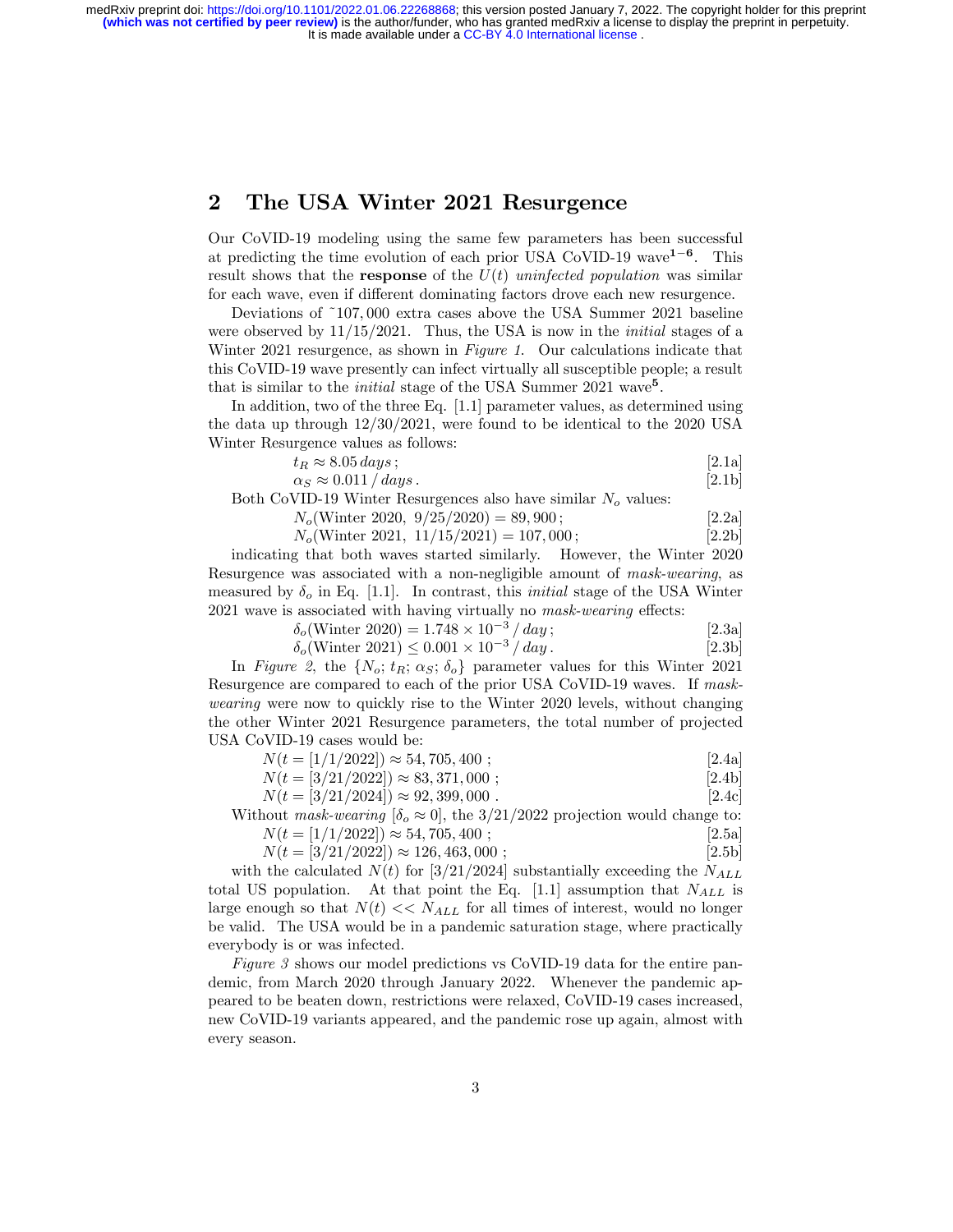> The daily number of new cases  $dN(t)/dt$  in Figure 3 has peaks for the initial Spring 2020 pandemic; a Summer 2020 resurgence; the long Winter 2020 Resurgence; a small uptick in Spring 2021; the USA Summer 2021 Resurgence; and now the USA Winter 2021 Resurgence.

> In addition, Figure 3 shows Winter 2021 Resurgence projections for two different  $\delta_o$ -values. One projection is the best datafit to date  $(12/30/2021)$ , and uses  $\delta_o \leq 0.001 \times 10^{-3}$  / day. The other projection is how the Winter 2021 Resurgence would progress, if  $\delta_{\alpha}$  were to suddenly increase to the prior Winter 2020 Resurgence value of  $\delta_o = 1.748 \times 10^{-3} / day$ .

#### 3 Summary

It is January 2022, and the USA is in the midst of the initial stages of a CoVID-19 Winter 2021 Resurgence. Using the USA CoVID-19 Summer 2021 Resurgence as a baseline<sup>5-6</sup>, the latest CoVID-19 wave was modeled using:

$$
N(t) \approx \max\{N_o \exp\left(+\frac{t}{[t_R(1+\alpha_S t)]}\exp[-\delta_o t]\right)\},\tag{3.1}
$$

with those results shown in Figure 1. This function was used to analyze each previous USA CoVID-19 wave<sup>1-6</sup>. Since the same few parameters successfully apply to all these USA CoVID-19 waves, with only different  $t = 0$  starting points and  $\{N_o; t_R; \alpha_S; \delta_o\}$  parameter values allowed, it shows that the **response** of the  $U(t)$  uninfected population has been similar for each CoVID-19 wave, even if different factors were driving each new resurgence.

This effect is best seen by comparing the parameters derived for this *initial* stage of the USA CoVID-19 Winter 2021 Resurgence to the prior USA CoVID-19 Winter 2020 Resurgence, as shown in Figure 2. Both have similar  $\{N_o; t_R; \alpha_S\}$ parameter values, indicating the USA population is in a similar position with respect to CoVID-19 in both cases. No doubt, the large number of Winter 2021 CoVID-19 Resurgence cases is being driven by infections from the most recent Omicron CoVID-19 variant.

However, back on Jan. 7, 2021, during the Winter 2020 Resurgence, only about  $\sim$  3% of the USA population had received any vaccinations, with only ~0.3% being fully vaccinated. At that time, the  $U(t)$  uninfected population was substantially unvaccinated. In contrast, by Jan. 2022, a substantial fraction of the  $U(t)$  uninfected population was considered fully vaccinated.

Given the known capacity for the *Omicron* CoVID-19 variant to infect *fully* vaccinated persons, the similarity in the  $\{N_o; t_R; \alpha_S\}$  parameters between these two USA Winter Resurgences, shows that the USA vaccinated population is in a similar position to the USA *unvaccinated population* a year ago. Such a result brings CoVID-19 infection closer to becoming *endemic*. The 'silver lining' to this dour cloud is that those who are vaccinated appear to have much less severe CoVID-19 infection impacts.

One significant difference between this *initial stage* of the USA CoVID-19 Winter 2021 Resurgence and the prior USA CoVID-19 Winter 2020 Resurgence is that the  $\delta_o$ -parameter associated with mask-wearing was significantly higher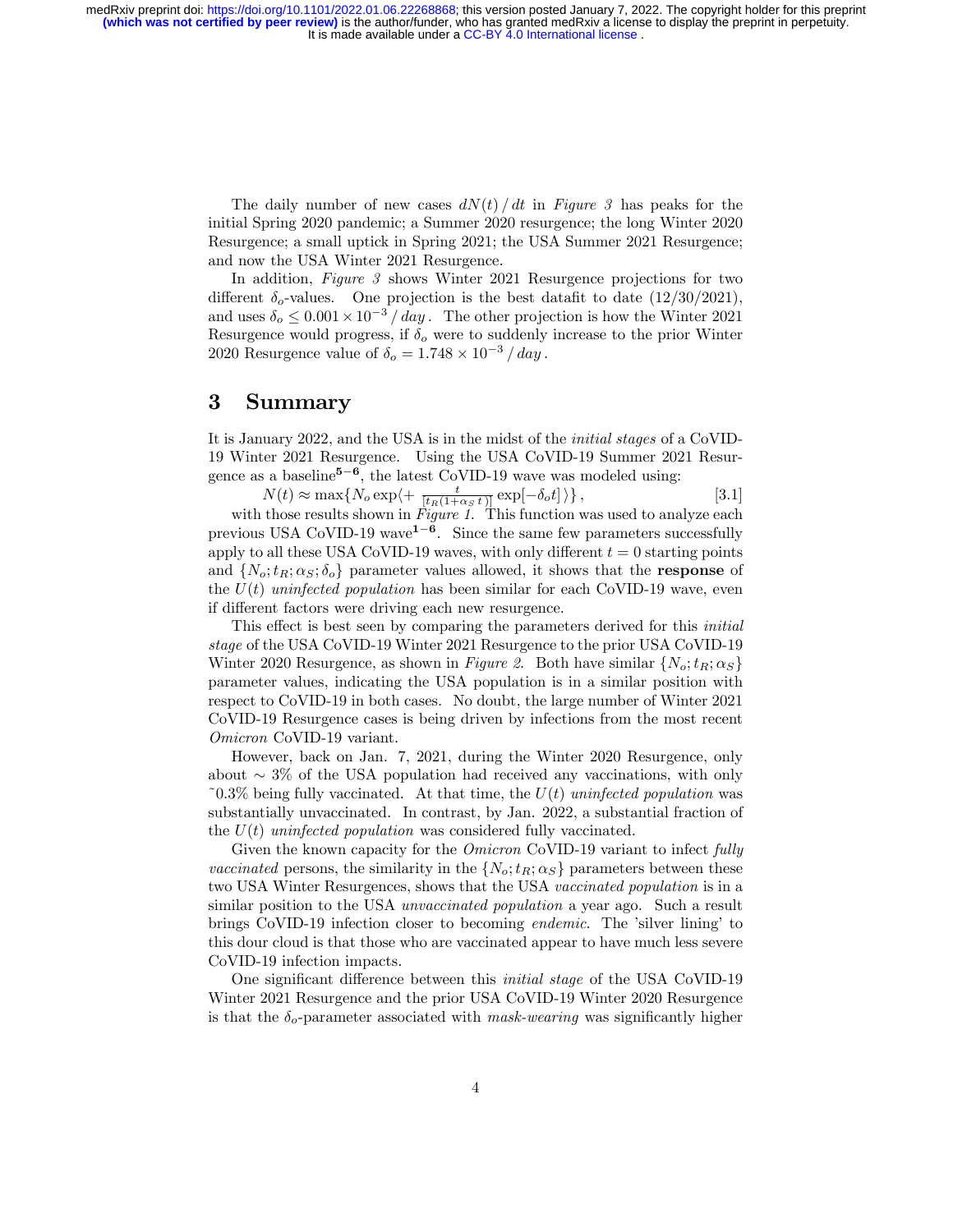> in 2020, compared to this initial stage of the USA CoVID-19 Winter 2021 Resurgence, which showed a  $\delta_o \approx 0$  result.

> If  $\delta_o \approx 0$  persists, along with the present  $\{N_o; t_R; \alpha_S\}$  values, this CoVID-19 Winter 2021 Resurgence will have the capacity to infect nearly everyone who is not practicing the strictest CoVID-19 prevention protocols, with the resulting  $N(t)$  projections for  $\delta_o \approx 0$  given in the prior section. Significantly increased mask-wearing and enhanced Social Distancing measures are needed to prevent these high levels of USA CoVID-19 projected cases from actually occurring.

#### 4 List of Figures

Figure 1: The USA CoVID-19 Winter 2021 Resurgence, By Itself. Figure 2: Summary of CoVID-19 Model and Parameter Values. Figure 3: USA CoVID-19 Totals: 3/21/2020 through 12/30/2021.

#### 5 References

- 1: https: //medrxiv.org/cgi/content/short/2020.05.04.20091207v1 "Initial Model for the Impact of Social Distancing on CoVID-19 Spread"
- 2: https: //medrxiv.org/cgi/content/short/2020.06.30.20143149v1 ìOrthogonal Functions for Evaluating

Social Distancing Impact on CoVID-19 Spread"

- 3: https: //medrxiv.org/cgi/content/short/2020.08.07.20169904 "Model to Describe Fast Shutoff of CoVID-19 Pandemic Spread"
- 4: https: //medrxiv.org/cgi/content/short/2020.09.16.20196063 "Initial Model for USA CoVID-19 Resurgence"
- 5: https: //medrxiv.org/cgi/content/short/2021.08.16.21262150 "The IHME vs Me: Modeling USA CoVID-19 Spread, Early Data to the Fifth Wave"
- 6: https: //medrxiv.org/cgi/content/short/2021.10.15.21265078 ìUpdated Model for the USA Summer 2021 CoVID-19 Resurgence"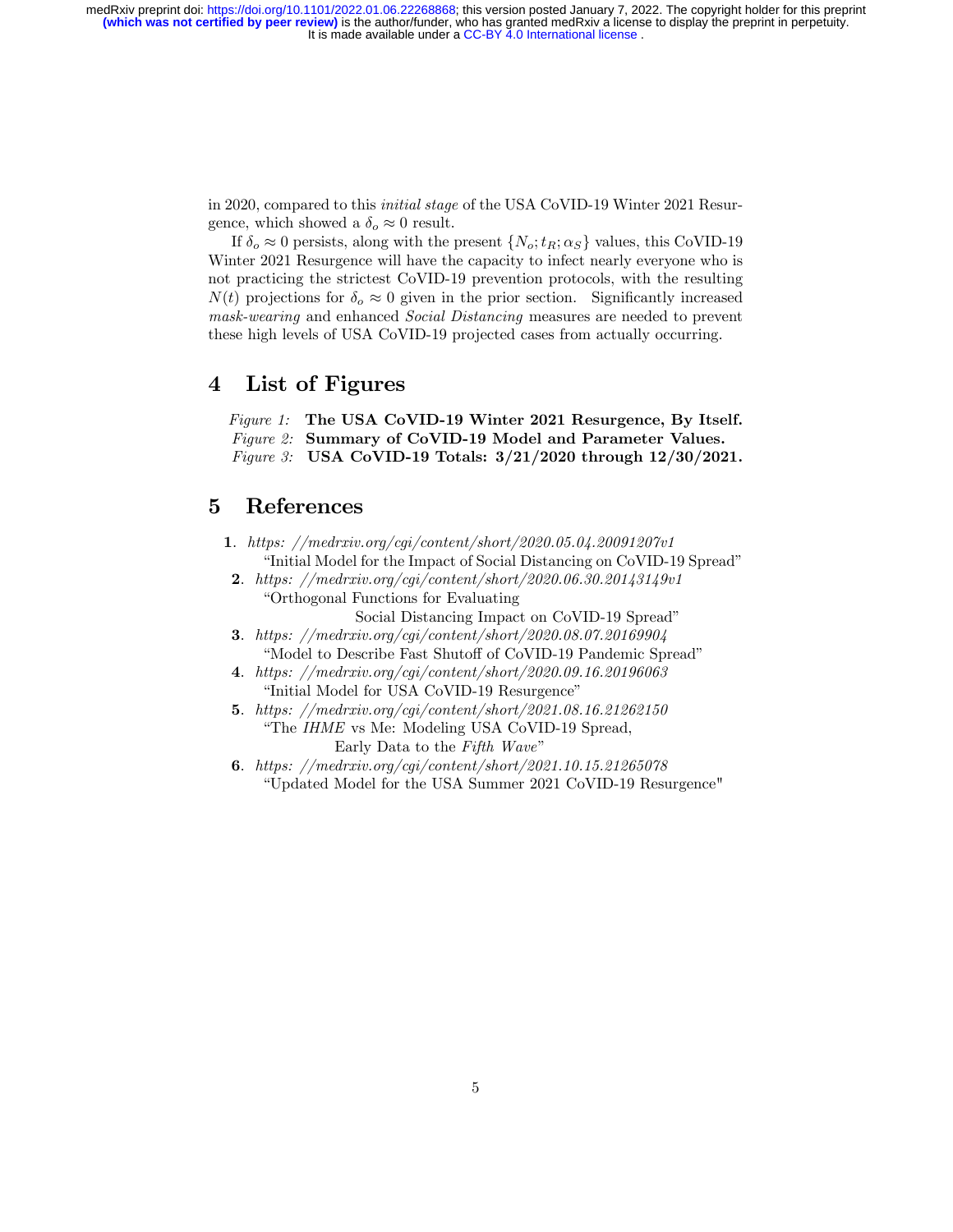# *Fig. 1:* **The USA CoVID-19 Winter 2021 Resurgence, By Itself**

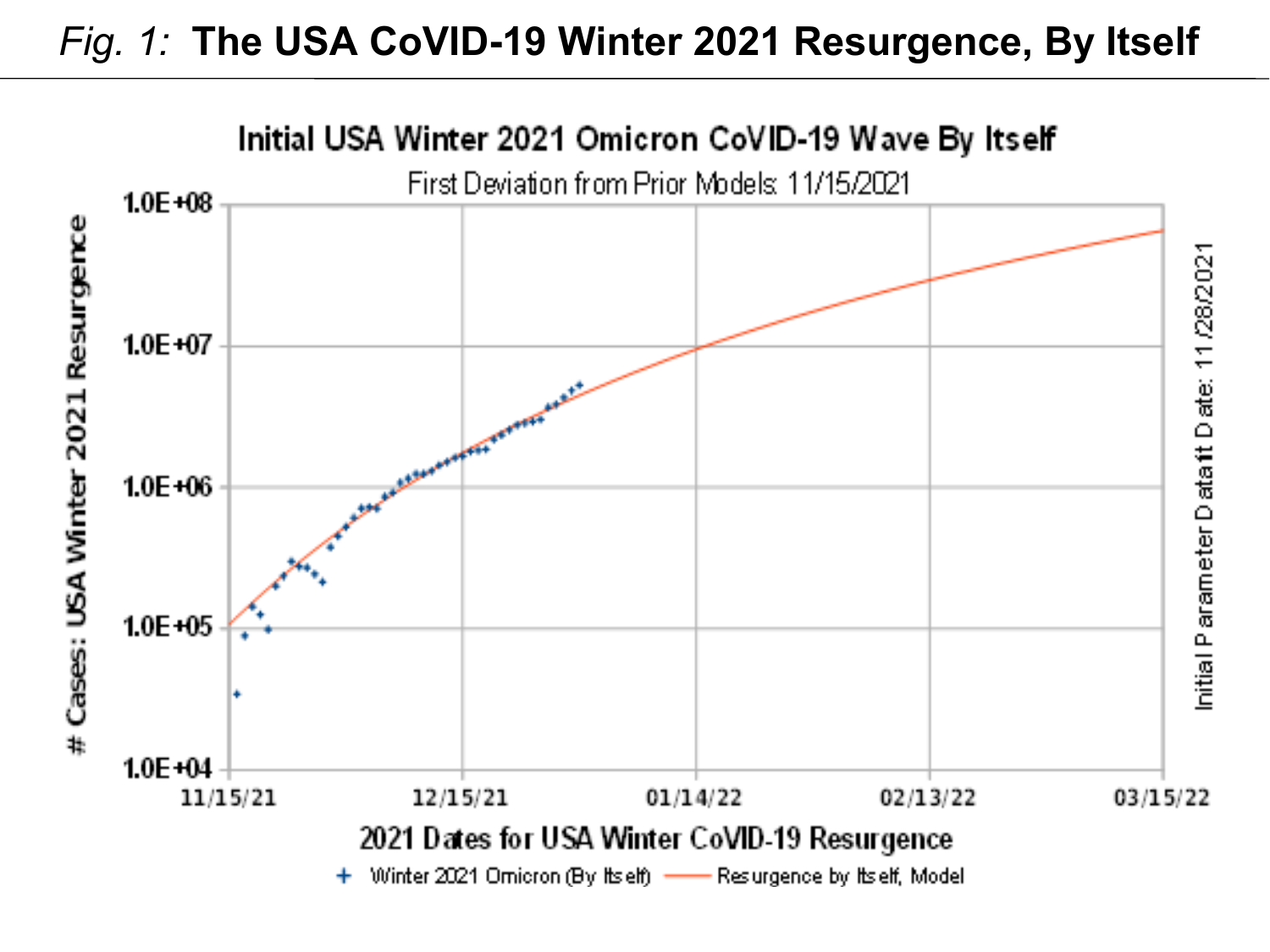# *Fig. 2:* **Summary of CoVID-19 Model and Parameter Values**

| Index          | <b>U.S.A. CoVID-</b><br>19 Stage                                                     | No, (Initial<br>$t=0$ Value) | $\boldsymbol{t} = \boldsymbol{\theta}$<br>Date | $\mathit{U}\text{dbl}$<br>days, at<br>$t=0$ | $\mathbf{t}_\text{a}$<br>value | $\alpha_{\rm c}$<br>value | value    |
|----------------|--------------------------------------------------------------------------------------|------------------------------|------------------------------------------------|---------------------------------------------|--------------------------------|---------------------------|----------|
| 1              | Ini.Model 6/7/20<br>Update                                                           | 23,710                       | 03/21/2020                                     | 1.99657                                     | 2.88044                        | 0.06618                   | 0.00000  |
| $\overline{2}$ | 1 <sup>#</sup> Resurgence<br>Summer 2020 =>                                          | 15,650                       | 06/07/2020                                     | 2,88000                                     | 4.15496                        | 0.058                     | 0.0108   |
| 3              | Wirter 2020<br>Resurgence =>                                                         | 88,900                       | 09/25/2020                                     | 5,57983                                     | 8.05                           | 0.011                     | 0.001748 |
| 4              | Small Spring 2021<br>Resurgence =>                                                   | 146,000                      | 03/19/2021                                     | 5.57983                                     | 8.05                           | 0.00128                   | 0.01365  |
| 5              | Inital Portion,<br>Summer 2021<br>Resurgence =>                                      | 41,000                       | 06/07/2021                                     | 9.08924                                     | 13.113                         | 0.0030                    | 0.00000  |
| 6              | Latter Portion,<br>Summer 2021<br>$Resurgence \Rightarrow$                           | 3,200,000                    | 08/13/2021                                     | 14.44339                                    | 20.83740                       | 0.019999                  | 0.000489 |
| 7              | Initial Portion,<br><b>Winter 2021</b><br>Resurgence $\Rightarrow$                   | 107,000                      | 11/15/2021                                     | 5.57983                                     | 8.05                           | 0.011                     | 0.000001 |
| 8              | <b>Winter 2021</b><br><b>Extrapolation using</b><br>Winter 2020<br>$\delta$ value => | 107,000                      | 11/15/2021                                     | 5,57983                                     | 8.05                           | 0.011                     | 0.001748 |